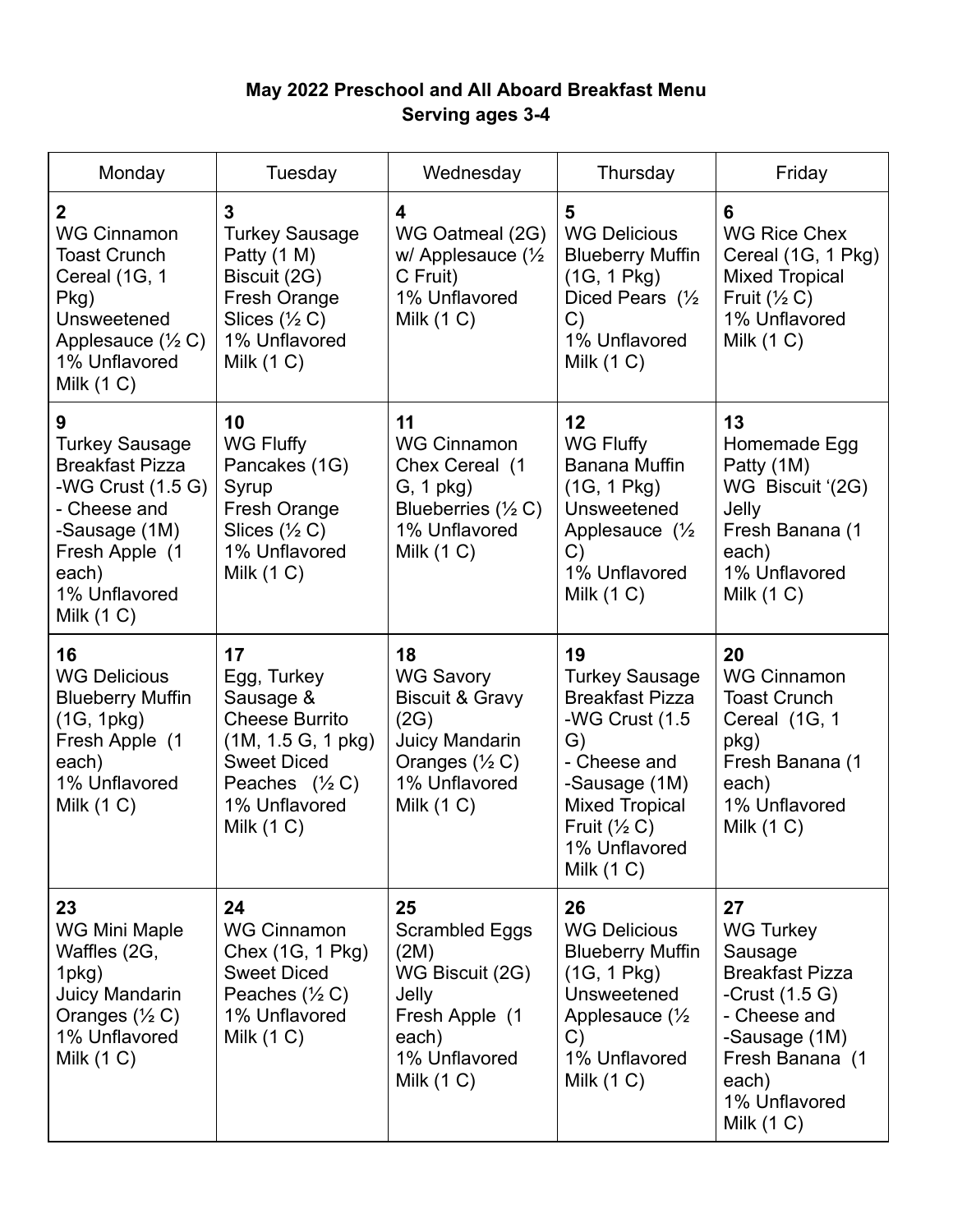## **May 2022 Preschool and All Aboard Lunch Menu Serving Ages 3-4**

| Monday                                                                                                                                                                                                                                  | Tuesday                                                                                                                                                                                                           | Wednesday                                                                                                                                                                                                                                | Thursday                                                                                                                                                               | Friday                                                                                                                                                                                                                                 |
|-----------------------------------------------------------------------------------------------------------------------------------------------------------------------------------------------------------------------------------------|-------------------------------------------------------------------------------------------------------------------------------------------------------------------------------------------------------------------|------------------------------------------------------------------------------------------------------------------------------------------------------------------------------------------------------------------------------------------|------------------------------------------------------------------------------------------------------------------------------------------------------------------------|----------------------------------------------------------------------------------------------------------------------------------------------------------------------------------------------------------------------------------------|
| 2<br><b>WG Breaded</b><br>Popcorn (2M, 1G)<br>Ketchup<br>Green Beans $(\frac{1}{4})$<br>C)<br><b>Sweet Diced</b><br>Peaches $($ <sup>1</sup> / <sub>4</sub> C)<br>1% Unflavored<br>Milk $(1 C)$                                         | 3<br>WG Banana Loaf w/<br><b>Strawberry Yogurt</b><br>(1M, 1G, 2 pkg)<br>String Cheese (1M,<br>1pkg)<br><b>Fresh Baby Carrots</b><br>$(\frac{1}{4} C)$<br>Fresh Banana (1<br>each)<br>1% Unflavored Milk<br>(1 C) | 4<br><b>WG Fluffy Pancakes</b><br>$(1$ pgk, $1$ G)<br><b>Juicy Sausage Patty</b><br>(1M)<br>String Cheese (1M)<br><b>Hash Brown Sticks</b><br>(1/4 C)<br>Diced Pears $(\frac{1}{4} C)$<br>Maple Syrup Cup<br>1% Unflavored Milk<br>(1 C) | 5<br><b>WG Grilled Cheese</b><br>Sandwich (2M, 2G)<br><b>Fresh Baby Carrots</b><br>(1/4 C)<br>Fresh Banana (1<br>each)<br>1% Unflavored Milk<br>(1 C)                  | 6<br><b>WG Delicious</b><br><b>Cheese Pizza</b><br>(1.5M, 1.75G)<br><b>Steamed Crinkle</b><br>Carrots $($ \% C)<br>Unsweetened<br>Applesauce $(\frac{1}{4} C)$<br>1% Unflavored Milk<br>(1 C)                                          |
| 9<br><b>WG Breaded</b><br>Popcorn Chicken<br>(2M, 1G)<br>Ketchup Packet<br>Green Bell<br>Pepper (1/4 C)<br>Diced Pears (1/4<br>C)<br>1% Unflavored<br>Milk $(1 C)$                                                                      | 10<br>Turkey Hot Dog (2M)<br>WG Hot Dog Bun<br>(2G)<br>Ketchup Packet<br>Broccoli Florets (1/4<br>C)<br>Fresh Apple (1 each)<br>1% Unflavored Milk<br>(1 C)                                                       | 11<br>WG Eggo Waffles<br>$(1$ pgk, $1 G)$<br><b>Juicy Sausage Patty</b><br>(1M)<br>String Cheese (1M)<br><b>Hash Brown Sticks</b><br>(1/4 C)<br>Diced Pears $(\frac{1}{4} C)$<br>Maple Syrup Cup<br>1% Unflavored Milk<br>(1 C)          | 12<br>WG Classic Mac &<br>Cheese (2M, 2G)<br>Fresh-Cut<br>Vegetarian Baked<br>Beans $(\frac{1}{4} C)$<br>Raisins Box (1<br>each)<br>1% Unflavored Milk<br>(1 C)        | 13<br>WG Turkey Ham &<br><b>Cheese Sandwich</b><br>(2M, 2G)<br><b>Mustard Packet</b><br>Mayonnaise Packet<br><b>Fresh Baby Carrots</b><br>$(\frac{1}{4} C)$<br>Fresh Orange<br>Slices $(\frac{1}{4} C)$<br>1% Unflavored Milk<br>(1 C) |
| 16<br><b>WG Breaded</b><br><b>Chicken Tenders</b><br>(2M, 1G)<br>Ketchup Packet<br>Creamy Ranch<br>Dressing<br>Vegetarian Baked<br>Beans $(\frac{1}{4} C)$<br>Fresh Orange<br>Slices $(\frac{1}{4} C)$<br>1% Unflavored<br>Milk $(1 C)$ | 17<br><b>WG Grilled</b><br>Cheeseburger (2M,<br>2G)<br>Ketchup Packet<br><b>Mustard Packet</b><br>Steamed Corn (1/4<br>C)<br>Juicy Pineapple<br>Tidbits $(\frac{1}{4} C)$<br>1% Unflavored Milk<br>(1 C)          | 18<br><b>WG Fluffy Pancakes</b><br>(1G)<br><b>Juicy Sausage Patty</b><br>(1M)<br>String Cheese (1M)<br>Maple Syrup Cup<br>Hash Brown $(\frac{1}{4} C)$<br>Fresh Banana (1<br>each)<br>1% Unflavored Milk<br>(1 C)                        | 19<br>WG Turkey Ham &<br><b>Cheese Sandwich</b><br>(2M, 2G)<br>Fresh-Cut<br><b>Cucumber Slices</b><br>(1/4 C)<br>Blueberries $($ 1/4 C)<br>1% Unflavored Milk<br>(1 C) | 20<br><b>WG Delicious</b><br><b>Cheese Pizza</b><br>(1.5M, 1.75G)<br>Fresh Broccoli<br>Florets (1/4 C)<br>Diced Pears $(\frac{1}{4} C)$<br>1% Unflavored Milk<br>(1 C)                                                                 |
| 23<br><b>WG Chicken</b><br>Nuggets (2M, 1G)<br>Ketchup Packet<br>Green Beans $(1/4)$<br>C)<br>Diced Pears (1/4<br>C)<br>1% Unflavored                                                                                                   | 24<br>WG Banana Loaf w/<br><b>Strawberry Yogurt</b><br>(1M, 1G, 2 pkg)<br>String Cheese (1M,<br>1pkg)<br>Seasoned 5 Way<br><b>Mixed Vegetables</b><br>$(\frac{1}{4} C)$                                           | 25<br><b>WG Mini Cinnamon</b><br>French Toast (2G)<br><b>Juicy Sausage Patty</b><br>(1M)<br>String Cheese (1M)<br>Hash Brown $(\frac{1}{4} C)$<br><b>Sweet Mixed Fruit</b><br>(1/4 C)                                                    | 26<br><b>WG Mini Corndogs</b><br>(2M, 2G)<br>Ketchup Packet<br><b>Fresh Baby Carrots</b><br>$(\frac{1}{4} C)$<br>Fresh Banana (1<br>each)<br>1% Unflavored Milk        | 27<br><b>WG Delicious</b><br>Cheese Pizza<br>(1.5M, 1.75G)<br>Fresh-Cut<br><b>Cucumber Slices</b><br>$(\frac{1}{4} C)$<br>Juicy Mandarin<br>Oranges $(\frac{1}{4} C)$                                                                  |